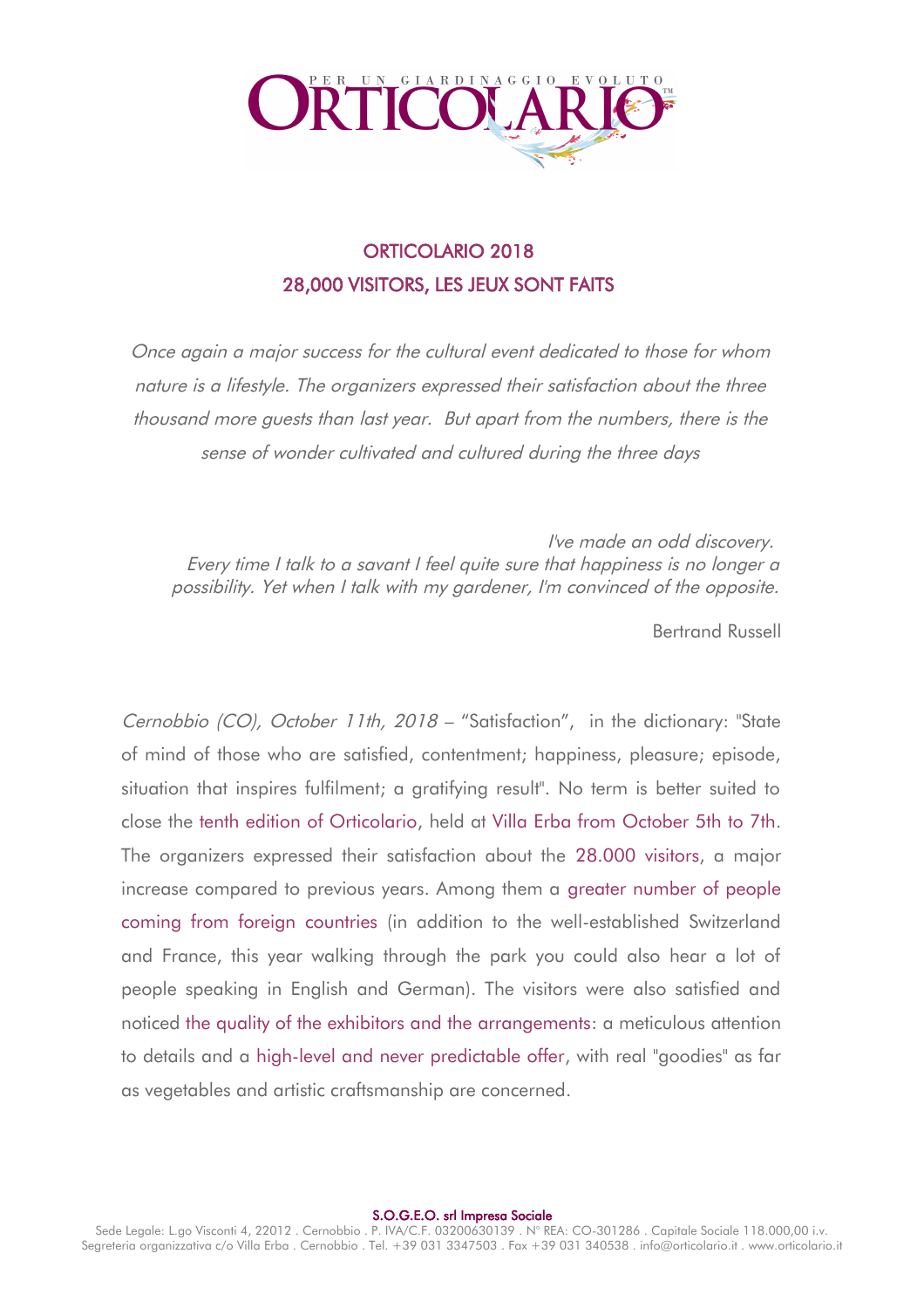«We are really satisfied; it was an edition worthy of the tenth anniversary. Beauty and elegance among artistic installations and highly significant botanical proposals – comments Moritz Mantero, founder and president of Orticolario. With 28,000 visitors we almost achieved the ambitious goal we had set; too bad for the unfavourable weather forecasts that, until the very end, discouraged those who came from very far. However, we did better than in the previous editions. Beyond the numbers, we were told by so many visitors that this was the most beautiful of the ten editions; it was really gratifying for the staff and rewarded them for a whole year of work and research».

«In 2018, even more than in other years, we worked very hard so that the atmosphere of Orticolario could be different from all the other events, not just for the place, but for what happens, for the structure of the event itself – adds Anna Rapisarda, the curator – And living the event as it unfolds, observing the expressions of visitors and exhibitors, reading the numerous comments on social media, well, I have to admit with deep satisfaction that this year we managed to create a unique atmosphere that could be perceived as soon as one crossed the entrance gate».

Among the highlights, on Friday 5th the highly successful meeting with Roy Lancaster, who received the "Avant Gardening 2018 Award": the vice-president of RHS, Royal Horticultural Society, a familiar face of BBC, real plant hunter, literally conquered the public during a fascinating dialogue with Gianfranco Giustina, curator of the gardens of the Borromean Islands, presented by Moritz Mantero, and Emanuela Rosa-Clot, director of Gardenia magazine. Lancaster told his life, full of adventurous trips around the world in search of new varieties, and expressed his unconditional love for nature: «It is important to constantly give examples, we are the guardians of our natural heritage. And it's never too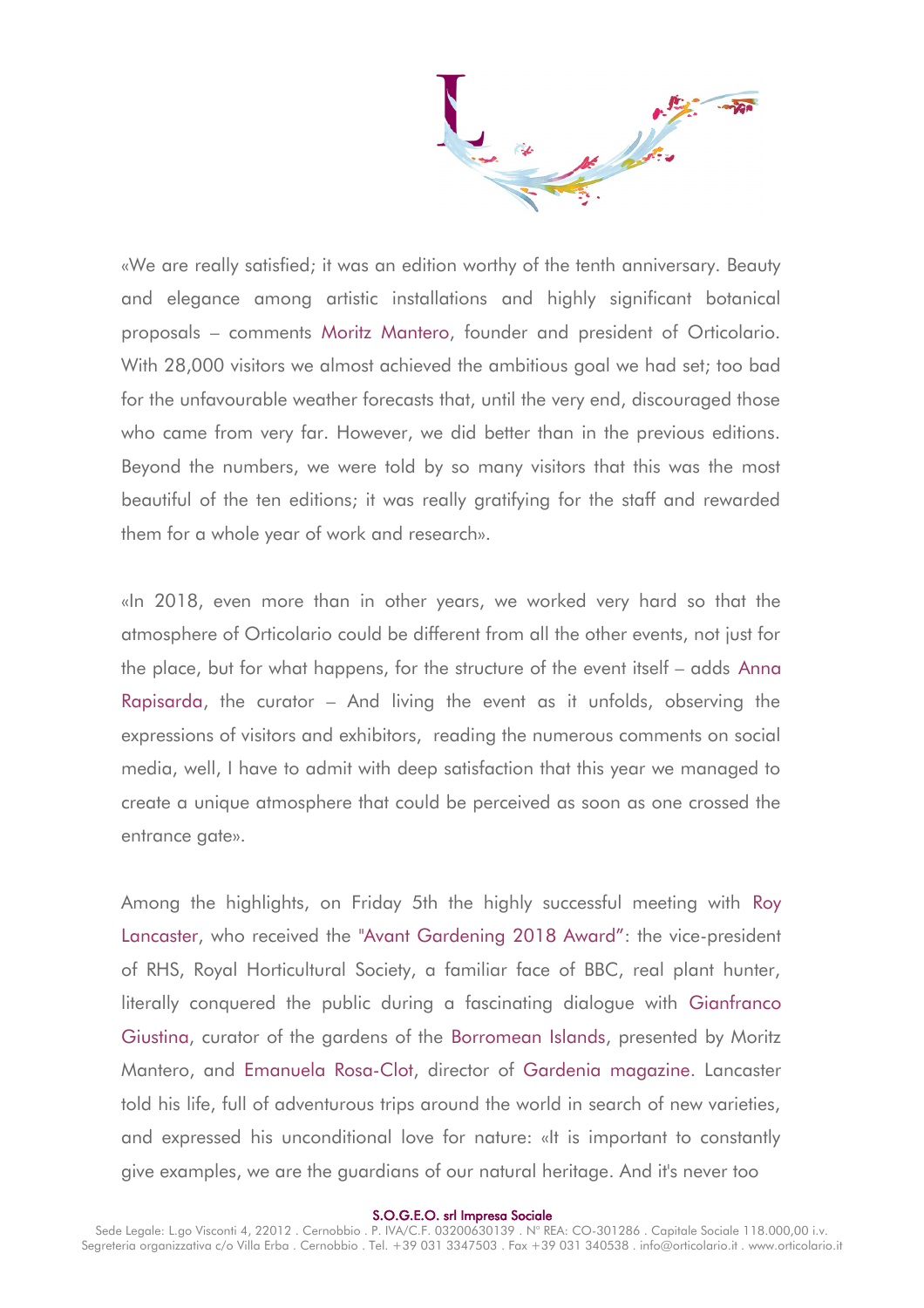late to start. In my house, in my garden in England, I host young people who want to learn, but also people who in their old age decide to change their lives and become gardeners. I return what I learned from my great masters, it's never too late to become gardeners. It is with deep conviction that I state: gardeners can change the world". During the awarding of the prize, he expressed once again his admiration for Orticolario: «I am very surprised to see so many children and so many disabled people participate in an event dedicated to the green; in England it is not so frequent, not even at the Chelsea Flower Show, the most important of the garden shows. That's why I think Moritz Mantero is a king, a farsighted person able to understand how important it is to bring the new generations closer to the respect for nature».

The awards ceremony for the installations made in the park was also of great interest; they were selected by the jury of the International Competition "Creative Spaces". "La Foglia d'oro del Lago di Como" Award was given to Spazio Green Passion "La Topitta" by Leonardo Magatti, an intuitive garden, where plants are the main characters of a pleasant and controlled disorder. The "Topitta" is a small house, a refuge in the woods, the result of pure imagination: the atmosphere is fabulous, the style is harmonious among Verbena, Salvia, Achillea, Gaura, Aster, Veronica, Anemone, Echinacea, Cleome and natural flowering meadow seeds. The jury appreciated the ability to create a space that evokes the world of fairy tales and childhood, through the use of natural materials that have always been used for the construction of games in the woods and gardens, recycled materials with an antique charm.

"La Topitta" also received the "Gardenia Award" and the "Footprint Award".